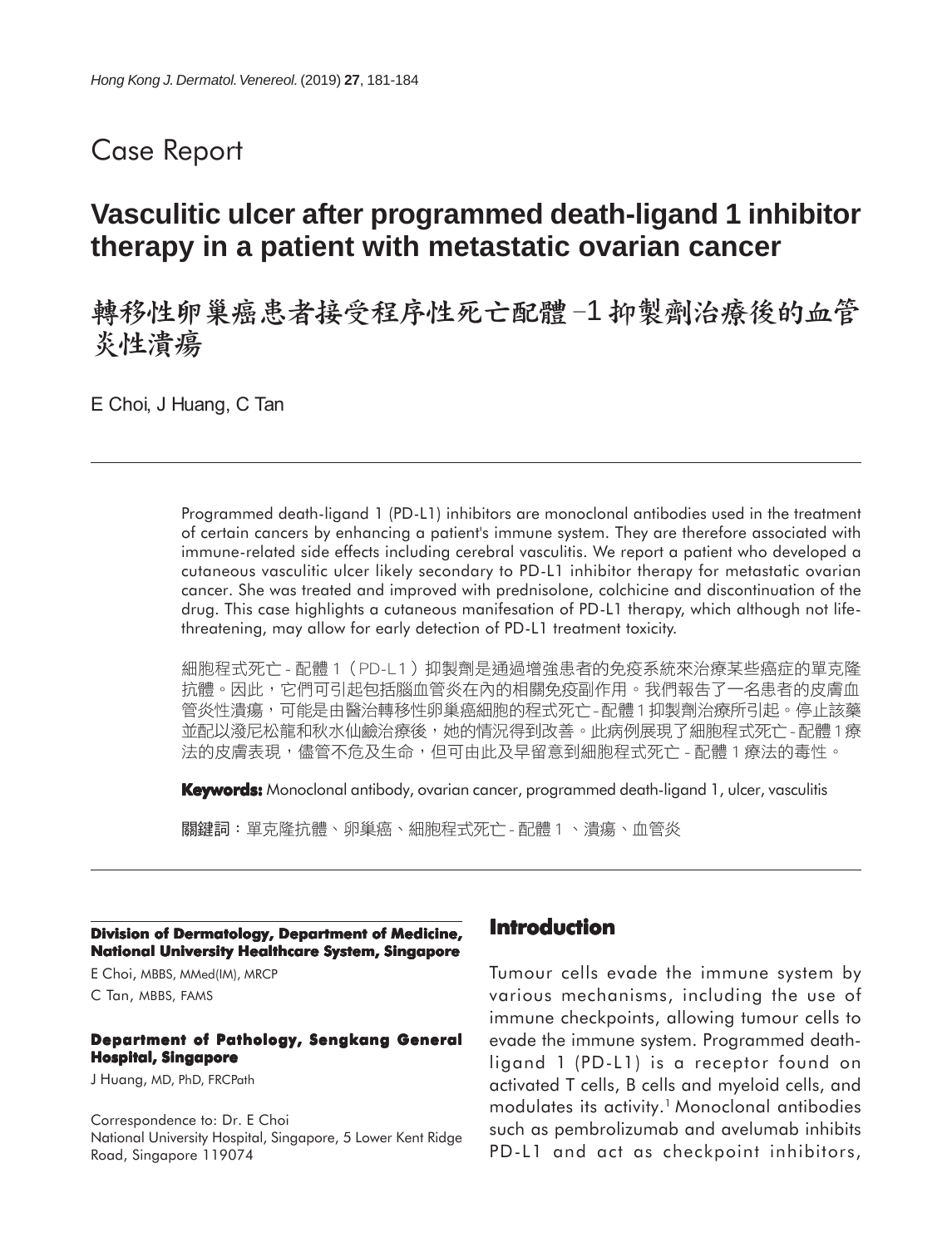activating T cells and enhancing pre-existing immune response against tumour cells.<sup>2</sup>

Checkpoint inhibitor-based therapies are associated with toxicities, especially immune related adverse events (irAEs) given the activation of the immune system.3 Cutaneous vasculitis secondary to checkpoint inhibitor has been reported in a patient with metastatic melanoma on pembrolizumab and ipilimumab.4

We report a patient treated with avelumab, a PD-L1 inhibitor who developed a vasculitic ulcer.

### **Case report Case**

A 51-year-old lady was diagnosed with metastatic serous ovarian cancer when she presented with irregular menstrual cycles and weight loss. A computed tomography scan showed a left ovarian mass with supraclavicular, cervical, mediastinal and abdominal lymphadenopathy. A biopsy of the left supraclavicular lymph node showed poorly differentiated adenocarcinoma with PAX8 and WT1 positivity, consistent with serous carcinoma from the gynaecological tract.

She was started on chemotherapy with carboplatin and paclitaxel from December 2015 to May 2016. There was good response, and she subsequently underwent a laparotomy with hysterectomy, bilateral salpingoophorectomy and omentectomy in May 2016. Histology of the left ovary revealed high grade serous carcinoma.

She was continued post operatively on adjuvant carboplatin for 1 month (paclitaxel was omitted due to G2 peripheral neuropathy), however four months after stopping chemotherapy, a repeat scan showed progressive disease. She was started on avelumab and doxorubicin on 1st March 2017.

She reported a slow-healing right ankle wound after scratching at her skin in December 2016. It was 2 cm x 1 cm and improved with oral antibiotics and regular wound dressings, but subsequently enlarged and became more painful between April and June 2017. On review by dermatology in June 2017, she had a 3 cm x 2 cm ulcer (Figure 1).

A skin biopsy was performed to rule out cutaneous metastasis or vasculitis. Histological examination revealed fibrinoid damage of multiple small blood vessel walls within the reticular dermis. Granular deposits of C3 and fibrin in the blood vessel walls were demonstrated by immunofluorescence. This was consistent with a vasculitic ulcer (Figure 2). An autoimmune screen was positive for ANA at a titer of 1:640, centromere pattern. The rest of the autoimmune screen was unremarkable.

Treatment with avelemumab was discontinued in June 2017 in view of cutaneous vasculitis as a likely side effect. She was started on prednisolone at 0.5 mg/kg and colchicine with a decrease in size



**Figure 1.** 3 cm x 2 cm right ankle ulcer 3 months after starting avelumab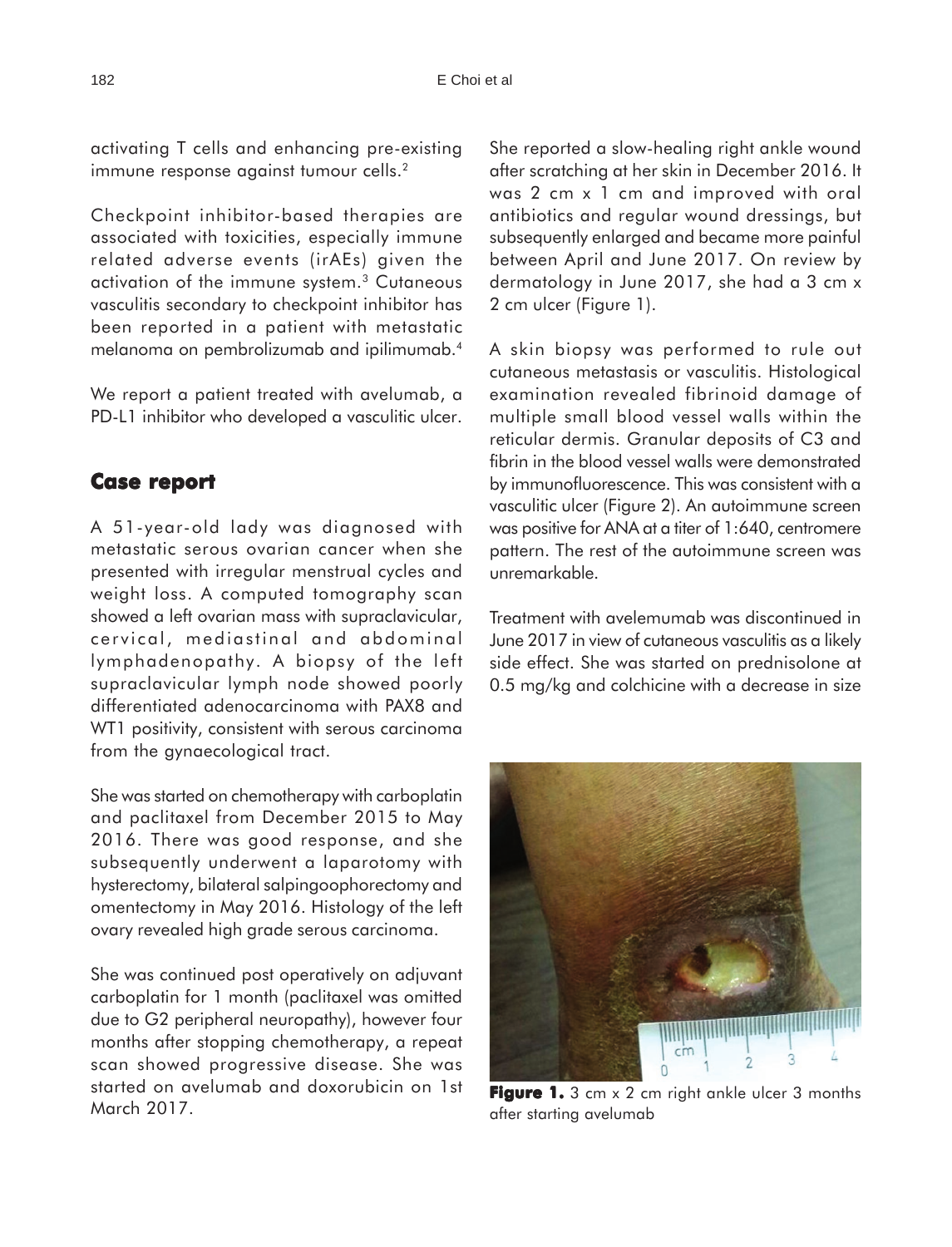of the ulcer (Figure 3). Colchicine was discontinued and prednisolone successfully tapered off after 1 month of treatment.

#### **Discussion**

Targeting immune checkpoints such as PD-L1, programmed death protein-1 (PD-1) and cytotoxic T lymphocyte-associated antigen 4 (CTLA-4) serve to increase the number and activity of T cells. This upregulates the immune surveillance activity against malignant cells, promoting antitumour immunity. However, there is a risk of T cell and immune overstimulation, increasing the risk of autoimmune disease.2 Checkpoint inhibitors as a class have been associated with immune-related adverse events (irAEs) affecting the respiratory, musculoskeletal, haematological and nervous systems.<sup>5</sup> In a systematic review, common vasculitic side effects of checkpoint inhibitors include large vessel vasculitis and central nervous system vasculitis.<sup>3</sup> Cutaneous

small vessel vasculitis as a complication is rare, and there are few prior reports of cutaneous vasculitis.<sup>4,6</sup> It is postulated that weakening of the checkpoint function by PD-L1 inhibitors in blood vessels may result in an amplification loop leading to immune recognition of self-antigens in the vessels.7

Although the patient's ulcer had been present prior to initiation of avelumamb, there was clinical worsening after initiation of PD-L1 therapy, and clinical improvement after cessation of therapy. This, together with vasculitis demonstrated on histology, suggests the contributory role of PD-L1 therapy in the worsening of her ulcer.

Cutaneous vasculitis is infrequently reported as a side effect of monoclonal antibody treatment in cancer, $8,9$  however it is likely that similar skin manifestations would be increasingly seen with greater use of monoclonal antibodies in cancer treatment.



**Figure 2.** Photomicrograph of H&E stained section at 400x magnification showing fibrinoid change in small caliber blood vessel walls within the superficial dermis, associated with inflammatory infiltrate within the walls.



**Figure 3.** Improvement of wound 3 months after cessation of avelumab with reduction in size to 1.8 cm x 0.8 cm.